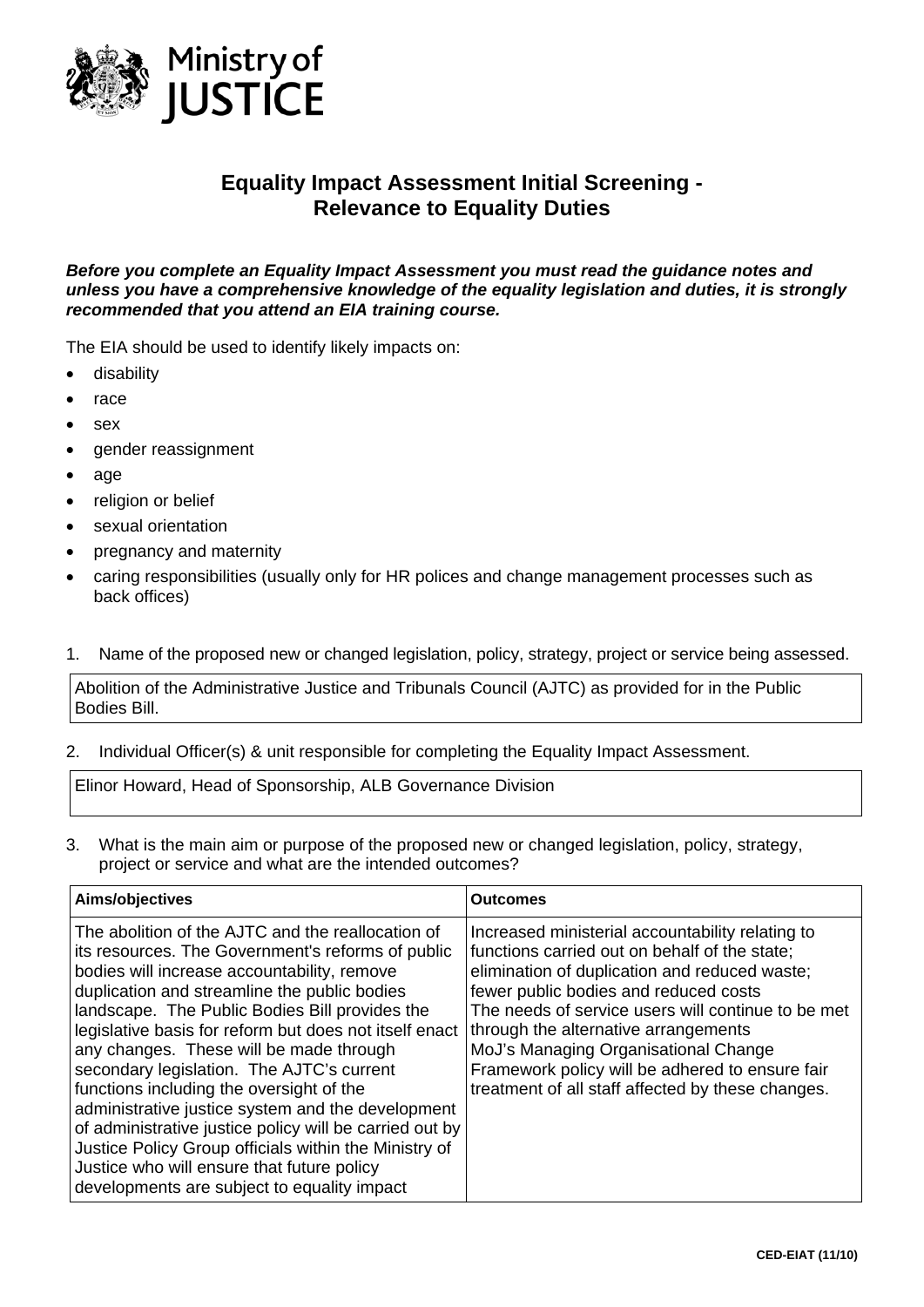|--|

4. What existing sources of information will you use to help you identify the likely equality impacts on different groups of people?

*(For example statistics, survey results, complaints analysis, consultation documents, customer feedback, existing briefings, submissions or business reports, comparative policies from external sources and other Government Departments).* 

The AJTC currently has a complement of 12 staff (8 departmental employees, 2 Scottish Government employees and 2 staff on fixed term contracts). Due to the small number of staff the department is not providing a breakdown in terms of protected characteristics but will ensure that all staff will be treated in accordance with departmental internal equality and diversity principles including the departmental organisational change framework. The department will ensure that support is given to staff in order to achieve redeployment and avoid, where possible, redundancy. We will be working with AJTC staff to identify redeployment opportunities.

The department considers that there will be minimal impact on the 21 members of the AJTC who are public appointees not employees. They are aware of the AJTC's impending abolition and hold fixed term non-permanent posts. Due to the small number of members no breakdown in terms of protected characteristics is provided.

We expect the impact to users to be minimal as most tribunal jurisdictions have user groups where service delivery and equality impacts can monitored and discussed with managers and the judiciary. We will also monitor evidence such as HMCTS Annual reports and statistics to identify equality impacts and ensure that service delivery is maintained. We have recently consulted widely on the proposed abolition and having considered the responses conclude that, apart from the response from MENCAP, no other consultee identified possible adverse equality impacts.

5. Are there gaps in information that make it difficult or impossible to form an opinion on how your proposals might affect different groups of people? If so what are the gaps in the information and how and when do you plan to collect additional information?

*Note this information will help you to identify potential equality stakeholders and specific issues that affect them - essential information if you are planning to consult as you can raise specific issues with particular groups as part of the consultation process. EIAs often pause at this stage while additional information is obtained.*

The AJTC keeps under review the administrative justice system as a whole with a view to making it accessible, fair and efficient. It seeks to ensure that the relationships between courts, tribunals and ombudsmen and alternative dispute resolution providers satisfactorily reflect the needs of users.

We consider that the impact will be minimal as HMCTS operate a number of user groups and already undertakes much work to improve the user experience of those who engage with the system of administrative justice including tribunals.

There are likely to be numerous tribunal users who have protected characteristics, such as users of immigration, mental health tribunals etc. The department will, in future work to ensure that the interests of users, particularly the most vulnerable, are protected. All future policy initiatives with regard to administrative justice including tribunals will be subject to an equality impact assessment to ensure that any impact on people with protected characteristics will be fully considered.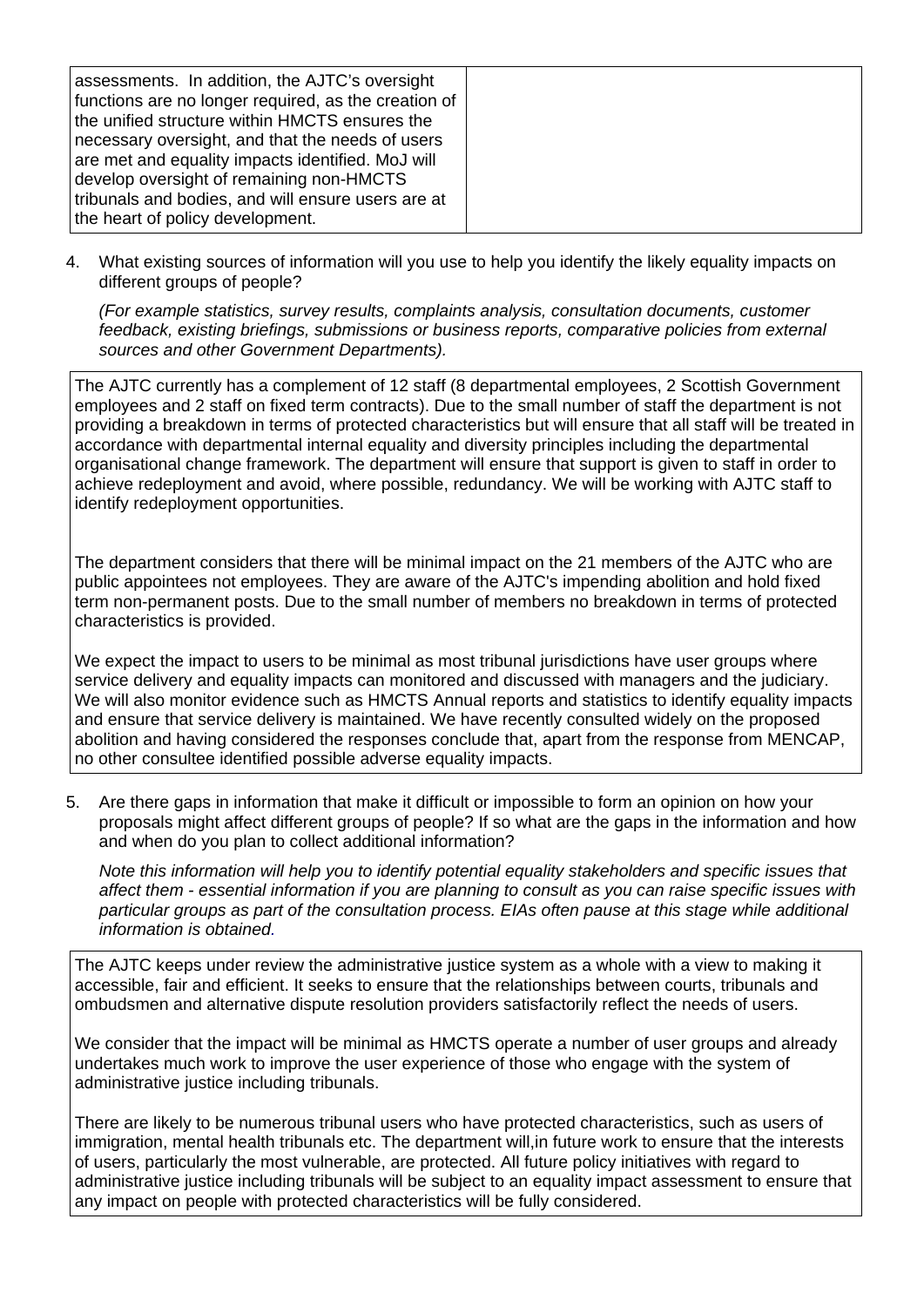6. Having analysed the initial and additional sources of information including feedback from consultation, is there any evidence that the proposed changes will have a **positive impact** on any of these different groups of people and/or promote equality of opportunity?

Please provide details of which benefits from the positive impacts and the evidence and analysis used to identify them.

| IN. |  |  |
|-----|--|--|
|     |  |  |

7. Is there any feedback or evidence that additional work could be done to promote equality of opportunity?

If the answer is yes, please provide details of whether or not you plan to undertake this work. If not, please say why.

| No. |  |
|-----|--|
|     |  |

8. Is there any evidence that proposed changes will have **an adverse equality impact** on any of these different groups of people?

Please provide details of who the proposals affect, what the adverse impacts are and the evidence and analysis used to identify them.

A consultation response from MENCAP- a charity for people with learning disability-suggests that the abolition of the AJTC will limit the ability of the system to listen and respond to users' needs. They highlight that the AJTC has focussed on the experience and perspective of users seeking to understand how the justice system can be made to work to improve this experience.

MENCAP is concerned that the expectation-as outlined in the consultation paper-that public bodies involved in administrative justice will listen and take account of the views of users will prove ineffective in either understanding or addressing concerns. MENCAP also comment that customer surveys need to be accessible to all that use the system and that such considerations will not be possible without a body to understand the needs of users. MENCAP maintain that the AJTC has the expertise to carry out the important and challenging function of ensuring that the user perspective is well represented and is able to influence the design and operation of the justice system.

MENCAP explain that those with a learning disability may require extra support to communicate with the result that standard feedback and consultation fails to acknowledge these needs. MENCAP argue that the AJTC has established experience in determining those needs and are better placed to translate this understanding into changes that will improve the ability of those with a learning disability to access the justice system.

The Government considers the arrangements for transferring AJTC's function of overseeing the administrative justice system and the development of administrative justice policy to Justice Policy Group officials within the Ministry of Justice to be a proportionate means of achieving a legitimate aim.. The creation of the unified structure within HMCTS aims to ensure the necessary oversight function is maintained, and that the needs of users are met and equality impacts identified.

# 9. Is there any evidence that the proposed changes have **no equality impacts**?

Please provide details of the evidence and analysis used to reach the conclusion that the proposed changes have no impact on any of these different groups of people.

No.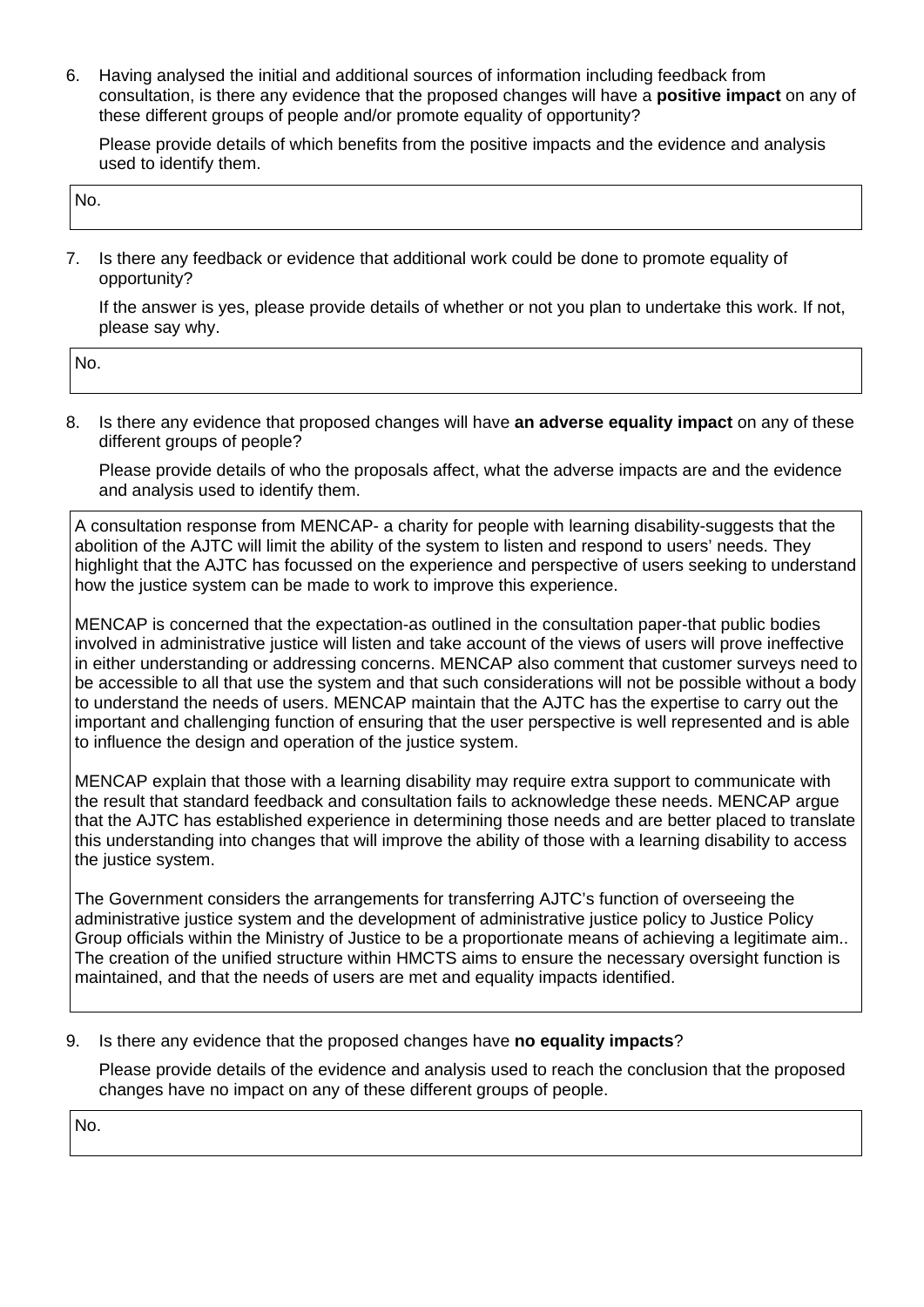10. Is a full Equality Impact Assessment Required? Yes  $\boxtimes$  No  $\Box$ 

If you answered 'No', please explain below why not?

NOTE - You will need to complete a full EIA if:

- the proposals are likely to have equality impacts and you will need to provide details about how the impacts will be mitigated or justified
- there are likely to be equality impacts plus negative public opinion or media coverage about the proposed changes
- you have missed an opportunity to promote equality of opportunity and need to provide further details of action that can be taken to remedy this

**If your proposed new or changed legislation, policy, strategy, project or service involves an Information and Communication Technology (ICT) system and you have identified equality impacts of that system, a focused full EIA for ICT specific impacts should be completed. The ICT Specific Impacts template is available from MoJ ICT or can be downloaded from the Intranet at: <http://intranet.justice.gsi.gov.uk/justice/equdiv/equal-impact.htm>, and should be referenced here.** 

11. Even if a full EIA is not required, you are legally required to monitor and review the proposed changes after implementation to check they work as planned and to screen for unexpected equality impacts. Please provide details of how you will monitor evaluate or review your proposals and when the review will take place.

Future policy developments will be subject to proportionate equality impact assessments.

#### 12. Name of Senior Manager and date approved

Name (must be grade 5 or above): Pat Lloyd

Department: Head of ALB Governance Division, MoJ

Date 5 December 2011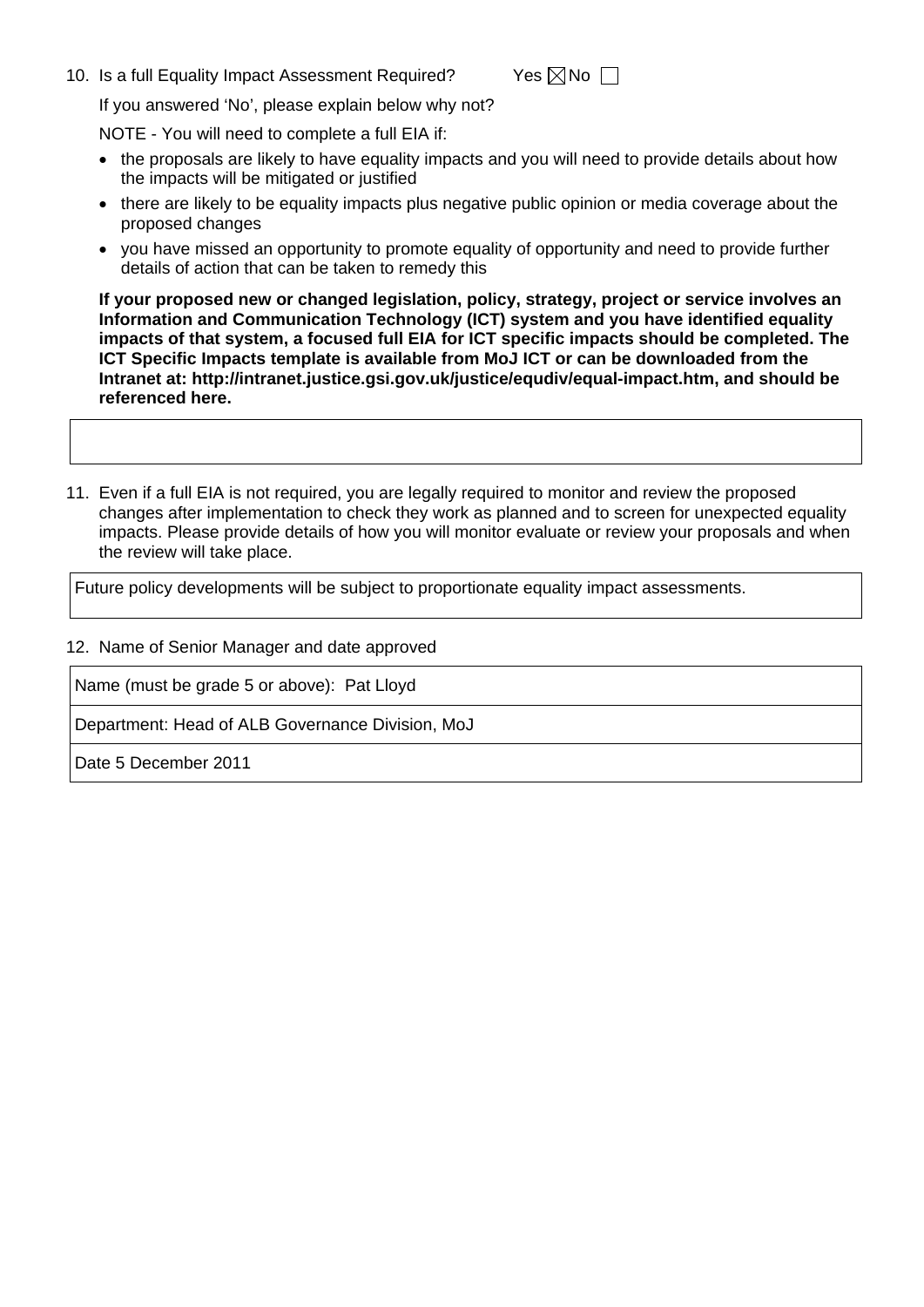# **Full Equality Impact Assessment**

13. Which group(s) of people have been identified as being disadvantaged by your proposals. What are the equality impacts?

Mencap identified those with learning disabilities who may need extra support to engage with the administrative justice system. HMCTS will continue to listen to established User Groups, including those tribunals such as Mental Health and Special Educational Needs and are currently considering how best to formalise engagement with stakeholders – including those who represent users – in future.

14. What changes are you planning to make to your original proposals to minimise or eliminate the adverse equality impacts? Please provide details of the proposed actions, timetable for making the changes and the person(s) responsible for making the changes.

We believe that all public bodies involved in the administrative justice system should always keep the needs of the user at the heart of their service provision. Almost all jurisdictions have user groups, including those tribunals such as Mental Health and Special Educational Needs who engage with protected groups such as those with learning disabilities. These enable users to discuss issues of concern with the judiciary and HMCTS management.

15. Please provide details of whether or not you will consult on the proposed changes, particularly with disabled people and if you do not plan to consult, please provide the rationale behind that decision.

A public consultation was launched on 12 July 2011; closed on 11 October 2011 and it is intended that the response will be published on 15 December 2011. The responses to the consultation will be analysed and any equality-related responses will be considered in the development of the policy.

16. Can the adverse impacts you identified during the initial screening be justified and the original proposals implemented without making any adjustments to them? Please set out the basis on which you justify implementing the proposals without adjustments.

The AJTC is an advisory body some of whose functions are no longer required and some are more properly performed by Government. Since AJTC was created, the tribunal landscape has changed with the establishment of a unified tribunals service now located within Her Majesty's Courts and Tribunal Service. Therefore there is no longer a requirement for an arm's length advisory body to oversee the tribunals system, All tribunals should keep the needs of users at the heart of service provision and take their views into account. This is particularly so in the case of users who need may need extra support to communicate. Tribunal managers are alive to this need and can provide appropriate support to those users within protected groups. Almost all tribunal jurisdictions have user groups which are the forum for users and their representatives to discuss issues of concern with the judiciary and HMCTS management. The AJTC's role in overseeing the administrative justice system and the development of administrative justice policy is properly one for Government and the team within the Ministry of Justice 's Justice Policy Group is well placed to provide Ministers with impartial, balanced and expert advice on administrative justice policy.

17. Do your proposals miss an opportunity to promote equality of opportunity? If so, do you plan to take action to remedy this and if so, when? Please provide details.

No.